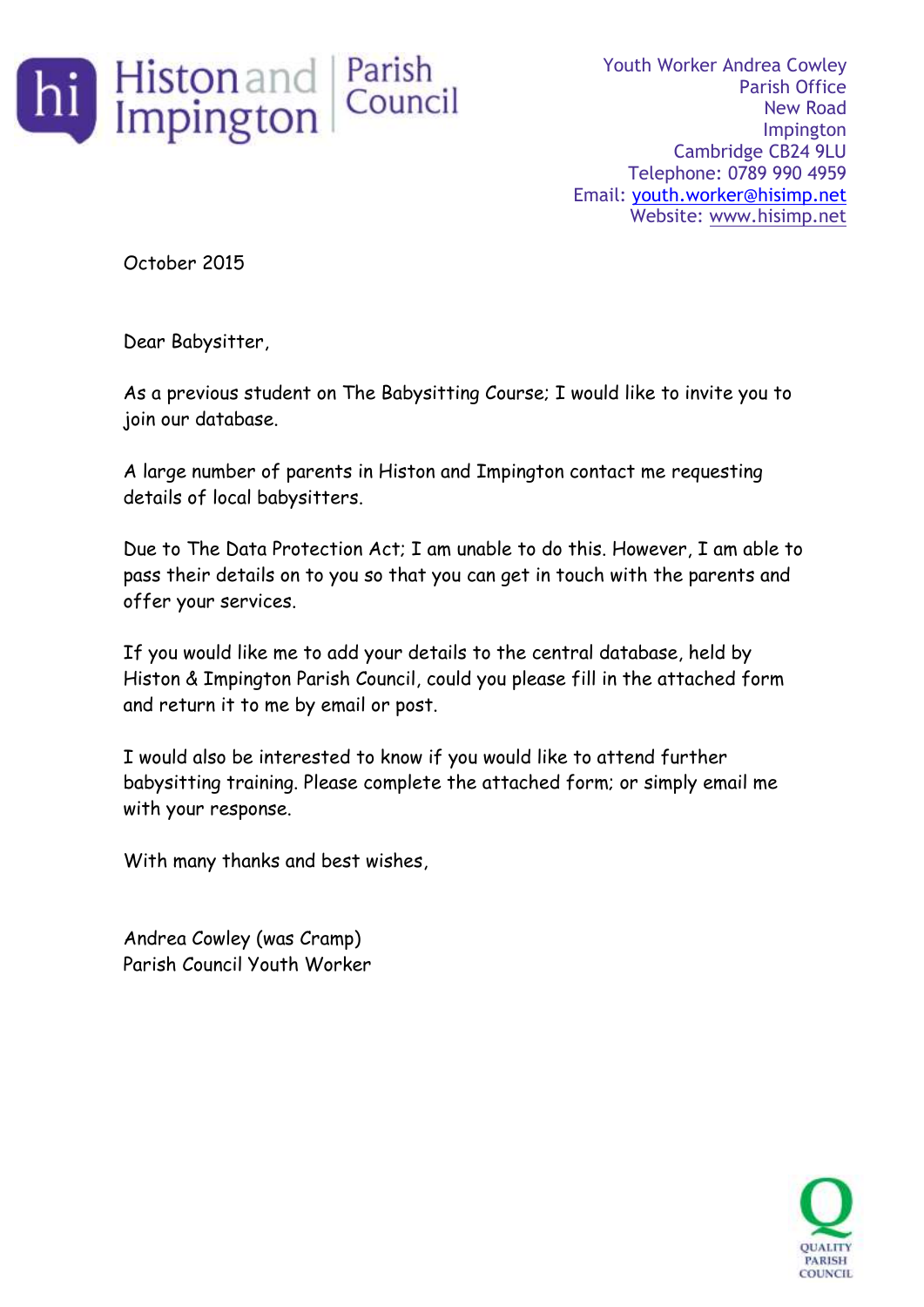**Histon & Impington Babysitting Database Registration Form**



| Worker: | Andrea Cowley |  |
|---------|---------------|--|
|---------|---------------|--|

Please add my details to your database. I understand you will not be supplying my personal details to any third party; but will be using my details to contact me to introduce families who require a local babysitter.

 $\Box$  I agree to contact families whose details you pass to me through this database and, where applicable, offer my babysitting services.

 $\Box$  I agree I will reflect on my babysitting training and ensure that I follow all safety recommendations and knowledge gained on the course.

Please PRINT your name and details clearly below:

| Address:                             |                                                                                    |  |  |
|--------------------------------------|------------------------------------------------------------------------------------|--|--|
|                                      | (all correspondence will be by email so please print your<br>address very clearly) |  |  |
| $Are you$ Female $\Box$ Male         |                                                                                    |  |  |
| In an emergency, who can we contact? |                                                                                    |  |  |
|                                      |                                                                                    |  |  |
|                                      |                                                                                    |  |  |